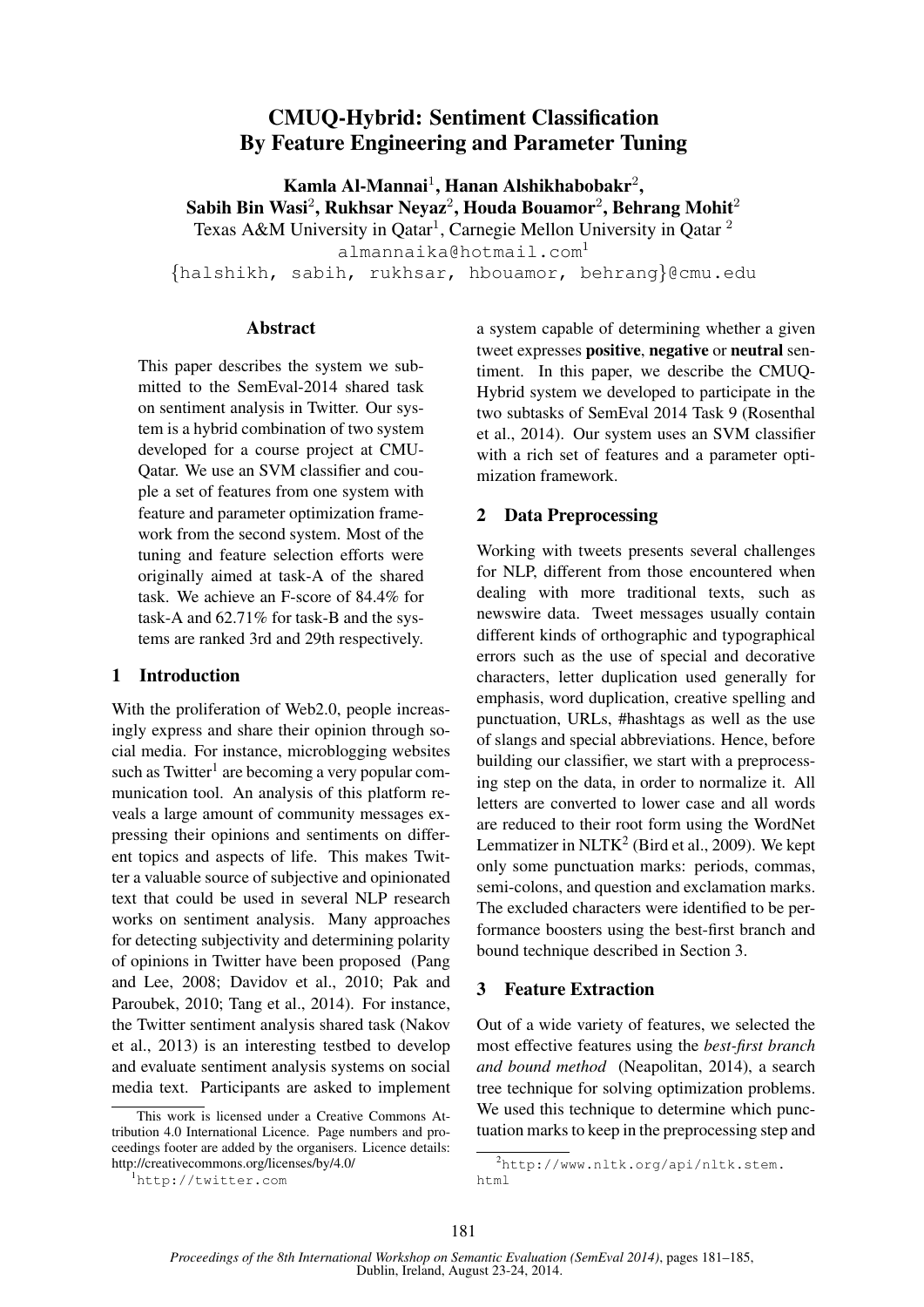in selecting features as well. In the feature selection step, the root node is represented by a bag of words feature, referred as textual tokens.

At each level of the tree, we consider a set of different features, and iteratively we carry out the following steps: we process the current feature by generating its successors, which are all the other features. Then, we rank features according to the f-score and we only process the best feature and prune the rest. We pass all the current pruned features as successors to the next level of the tree. The process iterates until all partial solutions in the tree are processed or terminated. The selected features are the following:

Sentiment lexicons : we used the Bing Liu Lexicon (Hu and Liu, 2004), the MPQA Subjectivity Lexicon (Wilson et al., 2005), and NRC Hashtag Sentiment Lexicon (Mohammad et al., 2013). We count the number of words in each class, resulting in three features: (a) positive words count, (b) negative words count and (c) neutral words count.

Negative presence: presence of negative words in a term/tweet using a list of negative words. The list used is built from the Bing Liu Lexicon (Hu and Liu, 2004).

Textual tokens: the target term/tweet is segmented into tokens based on space. Token identity features are created and assigned the value of 1.

Overall polarity score: we determine the polarity scores of words in a target term/tweet using the Sentiment140 Lexicon (Mohammad et al., 2013) and the SentiWordNet lexicon (Baccianella et al., 2010). The overall score is computed by adding up all word scores.

Level of association: indicates whether the overall polarity score of a term is greater than 0.2 or not. The threshold value was optimized on the development set.

Sentiment frequency: indicates the most frequent word sentiment in the tweet. We determine the sentiment of words using an automatically generated lexicon. The lexicon comprises 3,247 words and their sentiments. Words were obtained from the provided training set for task-A and sentiments were generated using our expression-level classifier.

We used slightly different features for Task-A and Task-B. The features extracted for each task are summarized in Table 1.

| <b>Feature</b>         | <b>Task A</b> | <b>Task B</b> |
|------------------------|---------------|---------------|
| Positive words count   |               |               |
| Negative words count   |               |               |
| Neutral words count    |               |               |
| Negative presence      |               |               |
| <b>Textual tokens</b>  |               |               |
| Overall polarity score |               |               |
| Level of association   |               |               |
| Sentiment frequency    |               |               |

Table 1: Feature summary for each task.

## 4 Modeling Kernel Functions

Initially we experimented with both logistic regression and the Support Vector Machine (SVM) (Fan et al., 2008), using the Stochastic Gradient Descent (SGD) algorithm for parameter optimization. In our development experiments, SVM outperformed and became our single classifier. We used the LIBSVM package (Chang and Lin, 2011) to train and test our classifier.

An SVM kernel function and associated parameters were optimized for best F-score on the development set. In order to avoid the model overfitting the data, we select the optimal parameter value only if there are smooth gaps between the near neighbors of the corresponded F-score. Otherwise, the search will continue to the second optimal value.

In machine learning, the difference between the number of training samples,  $m$ , and the number of features,  $n$ , is crucial in the selection process of SVM kernel functions. The Gaussian kernel is suggested when  $m$  is slightly larger than  $n$ . Otherwise, the linear kernel is recommended. In Task-B, the  $n : m$  ratio was  $1 : 3$  indicating a large difference between the two numbers. Whereas in Task-A, a ratio of 5 : 2 indicated a small difference between the two numbers. We selected the theoretical types, after conducting an experimental verification to identify the best kernel function according to the f-score.

We used a radical basis function kernel for the expression-level task and the value of its gamma parameter was adjusted to 0.319. Whereas, we used a linear function kernel for the message-level task and the value of its cost parameter was adjusted to 0.053.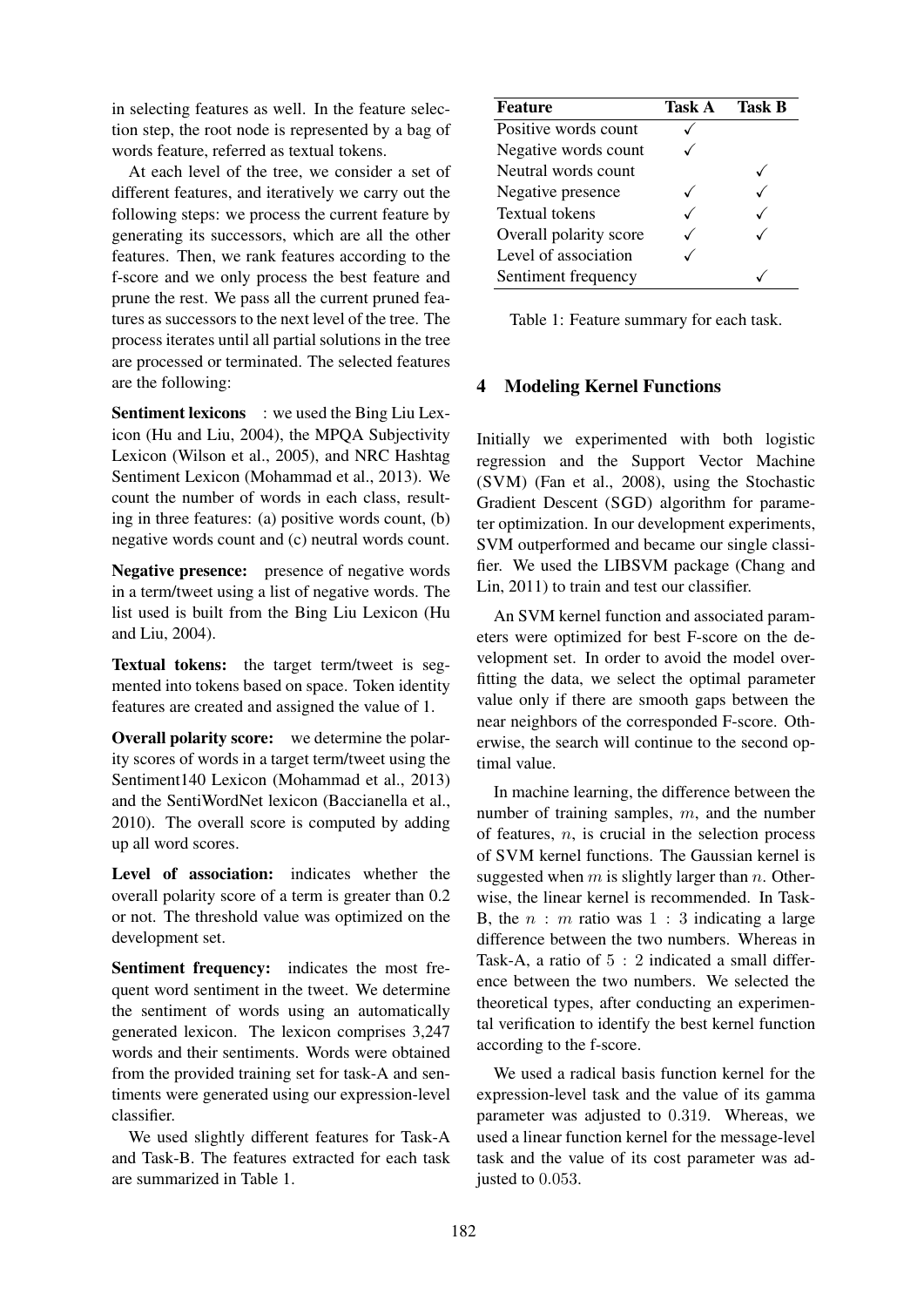#### 5 Experiments and Results

In this section, we describe the data and the several experiments we conducted for both tasks. We train and evaluate our classifier with the training, development and testing datasets provided for the SemEval 2014 shared task. A short summary of the data distribution is shown in Table 2.

| <b>Dataset</b> |     | <b>Postive Negative Neutral</b> |       |
|----------------|-----|---------------------------------|-------|
| Task-A:        |     |                                 |       |
| Train (9,451)  | 62% | 33%                             | $5\%$ |
| Dev $(1, 135)$ | 57% | 38%                             | 5%    |
| Test (10,681)  | 60% | 35%                             | 5%    |
| Task-B:        |     |                                 |       |
| Train (9,684)  | 38% | $15\%$                          | 47%   |
| Dev $(1,654)$  | 35% | 21%                             | 44%   |
| Test (5,754)   | 45% | 15%                             | 40%   |

Table 2: Datasets distribution percentage per class.

Our test dataset is composed of five different sets: The test dataset is composed of five different sets: *Twitter2013* a set of tweets collected for the SemEval2013 test set, *Twitter2014*, tweets collected for this years version, *LiveJournal2014* consisting of formal tweets, *SMS2013*, a collection of sms messages, *TwitterSarcasm*, a collection of sarcastic tweets.

#### 5.1 Task-A

For this task, we train our classifier on 10,586 terms (9,451 terms in the training set and 1,135 in the development set), tune it on 4,435 terms, and evaluate it using 10,681 terms. The average F-score of the positive and negative classes for each dataset is given in the first part of Table 3. The best F-score value of 88.94 is achieved on the Twitter2013.

We conducted an ablation study illustrated in the second part of Table 3 shows that all the selected features contribute well in our system performance. Other than the *textual tokens* feature, which refers to a bag of preprocessed tokens, the study highlights the role of the *term polarity score* feature: −4.20 in the F-score, when this feature is not considered on the TwitterSarcasm dataset.

Another study conducted is a feature correlation analysis, in which we grouped features with similar intuitions. Namely the two features *negative presence* and *negative words count* are grouped as "negative features", and the features *positive*

*words count* and *negative words count* are grouped as "words count". We show in Table 4 the effect on f-score after removing each group from the features set. Also we show the f-score after removing each individual feature within the group. This helps us see whether features within a group are redundant or not. For the Twitter2014 dataset, we notice that excluding one of the features in any of the two groups leads to a significant drop, in comparison to the total drop by its group. The uncorrelated contributions of features within the same group indicate that features are not redundant to each other and that they are indeed capturing different information. However, in the case of the TwitterSarcasm dataset, we observe that the *negative presence* feature is not only not contributing to the system performance but also adding noise to the feature space, specifically, to the *negative words count* feature.

#### 5.2 Task-B

For this task, we trained our classifier on 11,338 tweets (9,684 terms in the training set and 1,654 in the development set), tuned it on 3,813 tweets, and evaluated it using 8,987 tweets. Results for different feature configurations are reported in Table 5.

It is important to note that if we exclude the *textual tokens feature*, all datasets benefit the most from the *polarity score* feature. It is interesting to note that the bag of words, referred to as *textual tokens*, is not helping in one of the datasets, the TwitterSarcasm set. For all datasets, performance could be improved by removing different features.

In Table 5, we observe that the *Negative presence* feature decreases the F-score on the Twitter-Sarcasm dataset. This could be explained by the fact that negative words do not usually appear in a negative implication in sarcastic messages. For example, this tweet: *Such a fun Saturday catching up on hw.* which has a negative sentiment, is classified positive because of the absence of negative words. Table 5 shows that the *textual tokens* feature increases the classifier's performance up to +21.07 for some datasets. However, using a large number of features in comparison to the number of training samples could increase data sparseness and lower the classifier's performance.

We conducted a post-competition experiment to examine the relationship between the number of features and the number of training samples. We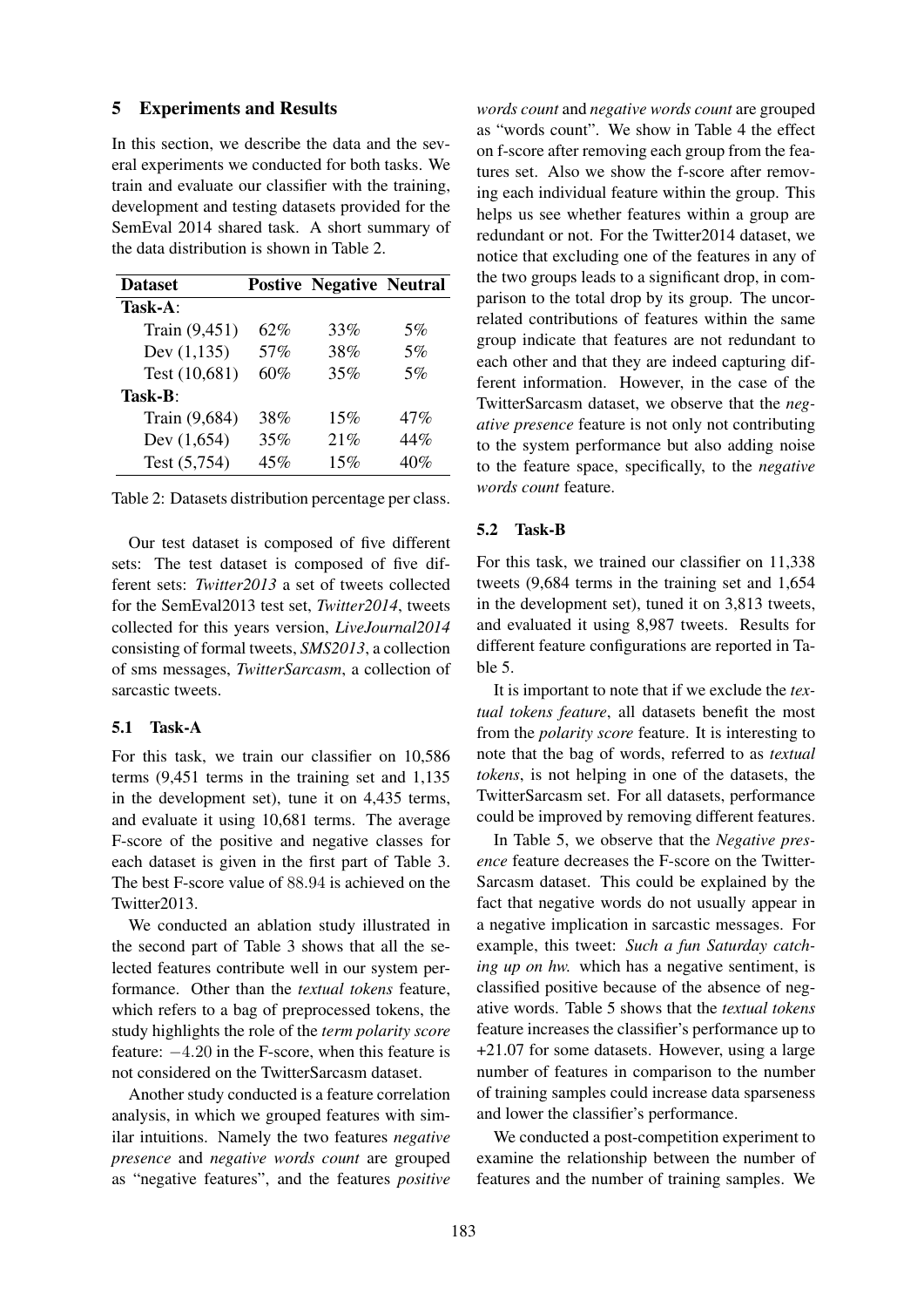|                             |         |         | Twitter2014 TwitterSarcasm LiveJournal2014 Twitter2013 SMS2013 |         |         |
|-----------------------------|---------|---------|----------------------------------------------------------------|---------|---------|
| <b>F-score</b>              | 84.40   | 76.99   | 84.21                                                          | 88.94   | 87.98   |
| <b>Negative presence</b>    | $-0.45$ | 0.00    | $-0.45$                                                        | $-0.23$ | $+0.30$ |
| <b>Positive words count</b> | $-0.52$ | $-1.37$ | $-0.11$                                                        | $-0.02$ | $+0.38$ |
| <b>Negative words count</b> | $-0.50$ | $-2.20$ | $-0.61$                                                        | $-0.47$ | $-1.66$ |
| <b>Polarity score</b>       | $-1.83$ | $-4.20$ | $-0.23$                                                        | $-2.14$ | $-3.00$ |
| Level of association        | $-0.18$ | 0.00    | $-0.18$                                                        | $-0.07$ | $+0.57$ |
| <b>Textual tokens</b>       | $-8.74$ | $-2.40$ | $-3.02$                                                        | $-4.37$ | $-6.06$ |

Table 3: Task-A feature ablation study. F-scores calculated on each set along with the effect when removing one feature at a time.

|                             |         |         | Twitter2014 TwitterSarcasm LiveJournal2014 Twitter2013 SMS2013 |         |         |
|-----------------------------|---------|---------|----------------------------------------------------------------|---------|---------|
| <b>F-score</b>              | 84.40   | 76.99   | 84.21                                                          | 88.94   | 87.98   |
| <b>Negative features</b>    | $-1.53$ | $-0.84$ | $-3.05$                                                        | $-1.88$ | $-0.67$ |
| <b>Negative presence</b>    | $-0.45$ | 0.00    | $-0.45$                                                        | $-0.23$ | $+0.3$  |
| <b>Negative words count</b> | $-0.50$ | $-2.20$ | $-0.61$                                                        | $-0.47$ | $-1.66$ |
| <b>Words count</b>          | $-1.07$ | $-2.2$  | $-0.79$                                                        | $-0.62$ | $-2.01$ |
| <b>Positive words count</b> | $-0.52$ | $-1.37$ | $-0.11$                                                        | $-0.02$ | $+0.38$ |
| <b>Negative words count</b> | $-0.50$ | $-2.20$ | $-0.61$                                                        | $-0.47$ | $-1.66$ |

Table 4: Task-A features correlation analysis. We grouped features with similar intuitions and we calculated F-scores on each set along with the effect when removing one feature at a time.

fixed the size of our training dataset. Then, we compared the performance of our classifier using only the bag of tokens feature, in two different sizes. In the first experiment, we included all tokens collected from all tweets. In the second, we only considered the top 20 ranked tokens from each tweet. Tokens were ranked according to the difference between their highest level of association into one of the sentiments and the sum of the rest. The level of associations for tokens were determined using the Sentiment140 and SentiWord-Net lexicons. The threshold number of tokens was identified empirically for best performance. We found that the classifier's performance has been improved by 2 f-score points when the size of tokens bag is smaller. The experiment indicates that the contribution of the *bag of words feature* can be increased by reducing the size of vocabulary list.

### 6 Error Analysis

Our efforts are mostly tuned towards task-A, hence our inspection and analysis is focused on task-A. The error rate calculated per sentiment class: positive, negative and neutral are 6.8%, 14.9% and 93.8%, respectively. The highest error rate in the neutral class, 93.8%, is mainly due to the few neutral examples in the training data (only

5% of the data). Hence the system could not learn from such a small set of neutral class examples.

In the case of negative class error rate, 14.9%, most of which were classified as positive. An example of such classification: *I knew it was too good to be true OTL*. Since our system highly relies on lexicon, hence looking at lexicon assigned polarity to the phrase *too good to be true* which is positive, happens because the positive words *good* and *true* has dominating positive polarity.

Lastly for the positive error rate, which is relatively lower, 6%, most of which were classified negative instead of positive. An example of such classification: *Looks like we're getting the heaviest snowfall in five years tomorrow. Awesome. I'll never get tired of winter*. Although the phrase carries a positive sentiment, the individual negative words of the phrase *never* and *tired* again dominates over the phrase.

## 7 Conclusion

We described our systems for Twitter Sentiment Analysis shared task. We participated in both tasks, but were mostly focused on task-A. Our hybrid system was assembled by integrating a rich set of lexical features into a framework of feature selection and parameter tuning, The *polarity*